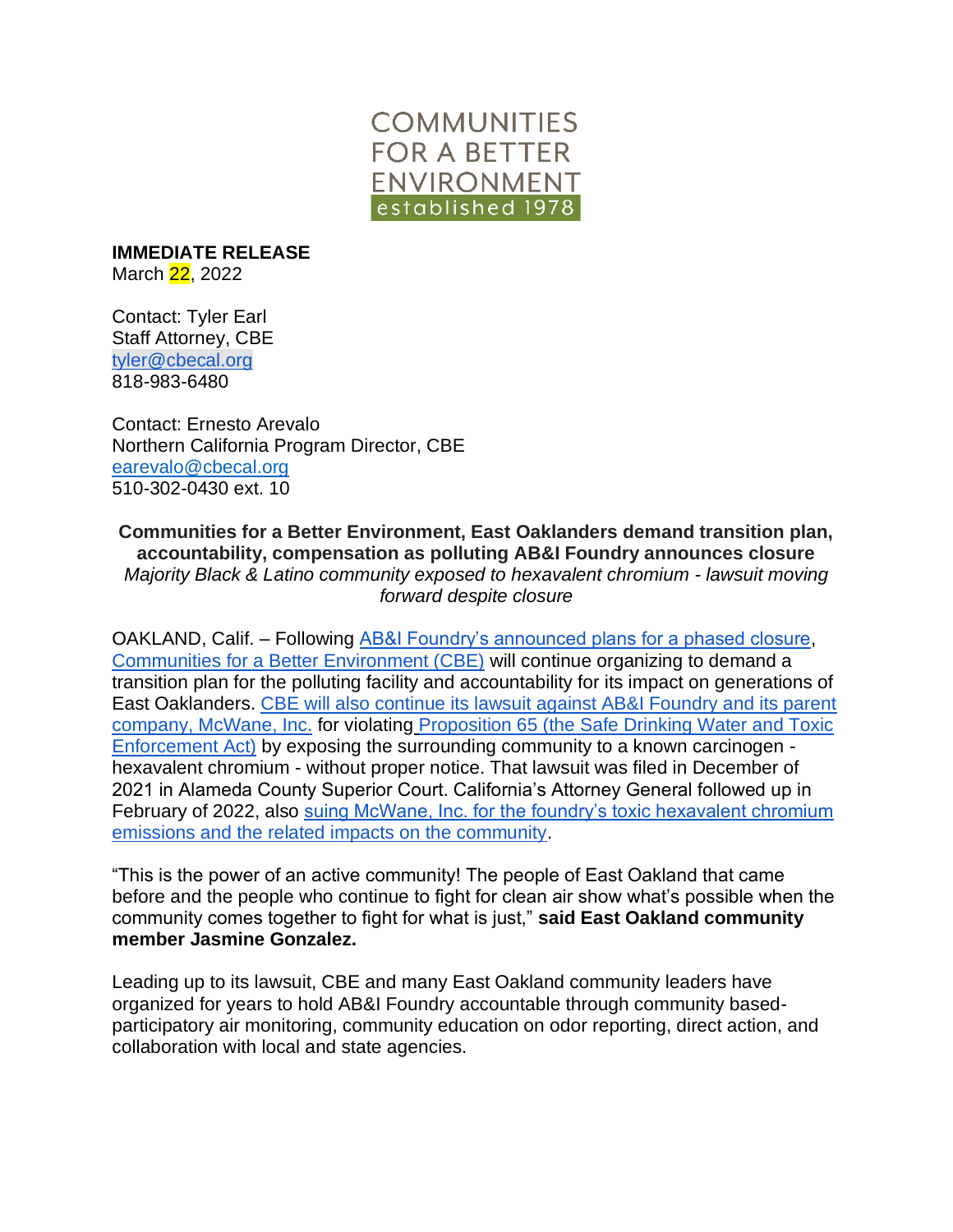"While the closure of AB&I Foundry will allow East Oakland to literally breathe a sigh of relief for the first time in over a century, it would be difficult to call this a win for environmental justice. AB&I is simply moving its toxic pollution and odors to another Black and brown community in Tyler, Texas. Rather than address the health risks of cancer and reproductive harm from hexavalent chromium pollution through a Risk Reduction Plan or provide any form of restitution to the East Oakland community tied to its polluting history, AB&I and McWane are instead trying to avoid any responsibility by running away," **said CBE's Northern California Program Director Ernesto Arevalo**. "AB&I and McWane Inc. need to be held accountable for the harm their pollution has caused residents. They must support a just transition of their workers and clean up the site so East Oakland can plan a cleaner, greener, and more just future."

CBE wants AB&I to be held accountable for exposure of harmful emissions on generations of East Oakland families through a transition plan of their facility that will compensate affected families and institutions in the surrounding community, transfer the ownership of the land to community stewardship, cover the cost of clean-up of their facility, and support workers affected by the transitions, especially those living in East Oakland.

"I personally feel that it is another guilt tactic, like before. We have seen this before when AB&I was forcing the hand of the city to save the one hundred jobs from the operation they claimed was going to move to Tyler, Texas," **said East Oakland community member and CBE's Building the Good Organizer, Esther Goolsby**. I will believe it when I see it. They can't just up and leave without consequences! They should clean up the land and give compensation to the community."

"Whether they stay or go, CBE will still be pursuing civil penalties against AB&I and McWane Inc. for their exposure of the majority Black and Latinx community of East Oakland to dangerous hexavalent chromium without adequate warning," **said Tyler Earl, Staff Attorney for CBE.** 

The East Oakland community's increased risk of cancer due to hexavalent chromium and other toxic pollutants was [uncovered by a recent Bay Area Air Quality Management](https://www.baaqmd.gov/~/media/files/ab617-community-health/facility-risk-reduction/hra-facilities/fid_a0062/draft-hra-abi-foundry-p62-april_2021_approved-pdf.pdf?la=en&rev=c78f4b8e203246698952e712174cdad6)  [District \(BAAQMD\) Health Risk Assessment \(HRA\)](https://www.baaqmd.gov/~/media/files/ab617-community-health/facility-risk-reduction/hra-facilities/fid_a0062/draft-hra-abi-foundry-p62-april_2021_approved-pdf.pdf?la=en&rev=c78f4b8e203246698952e712174cdad6), the first such assessment of AB&I Foundry. The foundry, which manufactures cast iron pipe and fittings for plumbing systems, was identified as having "twenty operations (sources) at this facility that emit one or more toxic air contaminants." Cancer risk for workers was found to be four times what is considered the maximum acceptable level according to BAAQMD. Community members faced an increased cancer risk of two times higher than is deemed acceptable by BAAQMD. Due to these alarming findings, BAAQMD requires AB&I Foundry to submit and comply with a Risk Reduction Plan under [BAAQMD's Regulation 11, Rule](https://www.baaqmd.gov/~/media/files/ab617-community-health/facility-risk-reduction/hra-facilities/rule_11_18_hra_faqs-pdf.pdf?la=en)  [18.](https://www.baaqmd.gov/~/media/files/ab617-community-health/facility-risk-reduction/hra-facilities/rule_11_18_hra_faqs-pdf.pdf?la=en) 

Passed in 1986, Proposition 65 directs businesses to warn Californians if they face significant exposure to chemicals in products or through business processes that cause cancer, birth defects or other reproductive harm. In the decades since Prop 65 was